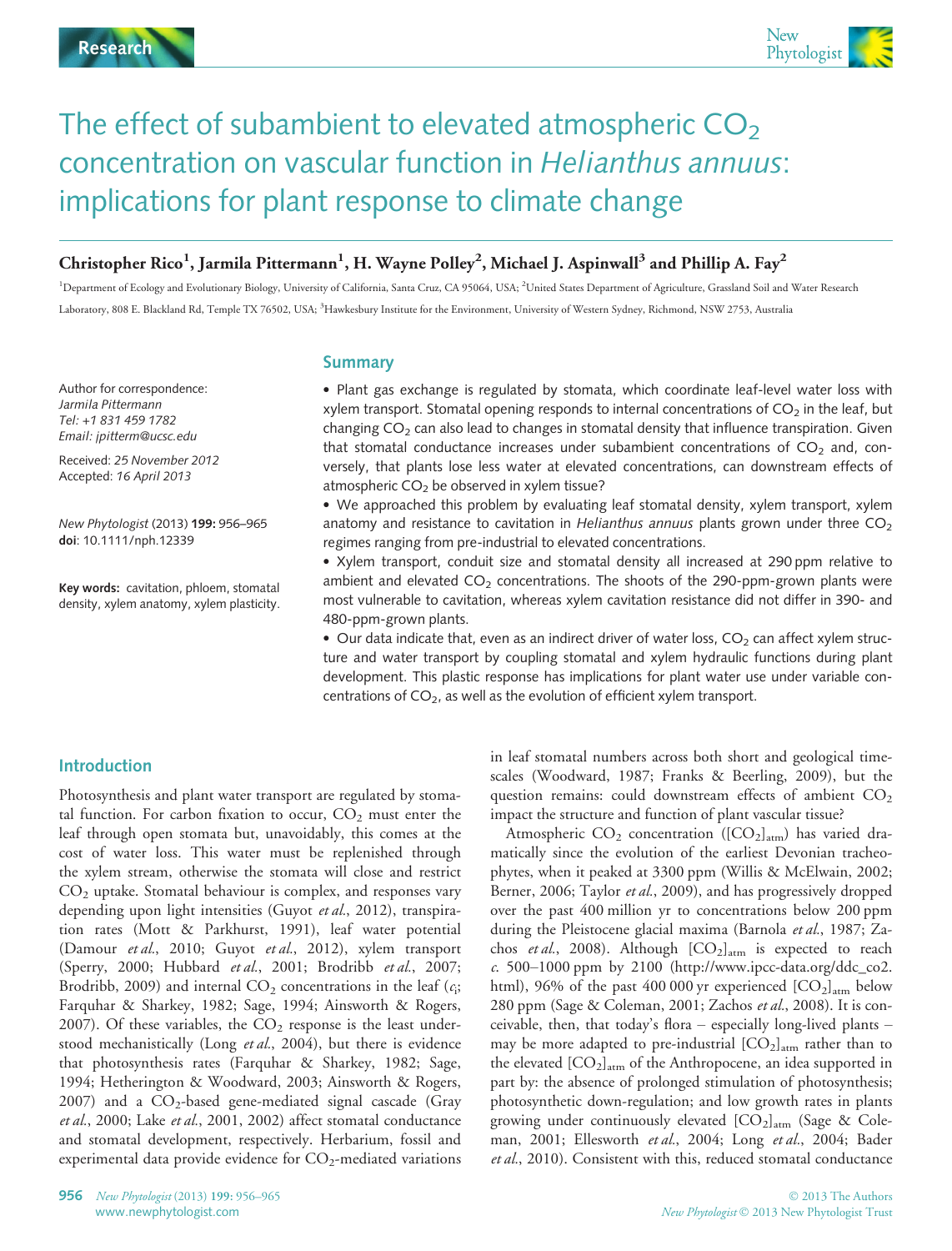(g) and lower transpiration rates are commonly reported in  $CO<sub>2</sub>$ enrichment studies (Dugas et al., 2001; Long et al., 2004; Ainsworth & Rogers, 2007). By contrast, the few studies that have examined the gas-exchange response of plants grown under pre-industrial  $[CO_2]_{atm}$  indicate that plants compensate for the  $CO<sub>2</sub>$  deficit by increasing g and transpiration per unit of leaf area (Fig. 1 and references therein). All else being equal, photosynthetic processes, including rates of RuBisCo carboxylation, electron transport, and internal phosphorus  $(P_i)$  regeneration, regulate  $c_i$ , which in turn acts as a signal for stomata to open or close. Consequently, the ratio of internal to external  $CO<sub>2</sub>$  concentrations  $(c_i/c_a)$  is conserved such that leaf intrinsic water use efficiency increases by a similar fraction to  $[CO<sub>2</sub>]_{atm}$  (Sage & Reid, 1992; Sage, 1994; Polley et al., 2002; Sperry, 2003; Messinger et al., 2006).

Leaf transpiration is controlled in part by the size of the stomatal aperture and by the number of stomata on the leaf surface, that is, stomatal density, (SD; number  $\text{mm}^{-2}$ ), and both traits have been shown to vary in response to changes in  $[CO<sub>2</sub>]_{atm}$ . Adjustments in stomatal conductance are evident in a matter of minutes, while shifts in stomatal size and stomatal density occur during the development of new leaves (Lake et al., 2001, 2002). Interestingly, stomatal density can vary over time-scales ranging from years to millennia, a response most commonly attributed to changing  $[CO_2]_{\text{atm}}$ . For example, in the leaves of a single *Betula* pendula tree, SD decreased by c. 20% from 1952 to 1995, a period during which  $[CO_2]_{atm}$  rose by c. 50 ppm (Wagner et al., 1996). Similarly, Woodward (1987) used herbarium specimens dating from 1750 to 1981 to document an average 40% decrease in SD in several north temperate tree species, presumably in response to a post-industrial rise in  $[CO<sub>2</sub>]<sub>atm</sub>$  from c. 280 to 340 ppm. Similar trends have been observed in fossil cuticles from the Mesozoic (McElwain et al., 1999), leading to the development of 'deep time' stomatal function models that predict a



Fig. 1 Previously reported stomatal conductance values in woody and herbaceous plants grown at subambient, ambient and/or elevated CO<sub>2</sub> concentrations. Vapour pressure deficits (VPDs) varied from 0.9 to 1.2 kPa. See also Bunce (2006) for stomatal response data under variation in VPD and atmospheric  $CO_2$  concentration ([ $CO_2$ ]<sub>atm</sub>).

c. 75% reduction in g under a  $[CO<sub>2</sub>]<sub>atm</sub>$  shift from 475 to 2500 ppm (Franks & Beerling, 2009). Because leaf transpiration inexorably links stomatal conductance to overall plant water transport, it is not unreasonable to consider the role of  $[CO<sub>2</sub>]<sub>atm</sub>$ as a driver in the evolution of plant vascular function.

Leaf evapotranspiration is tightly coupled to the water potential gradient driving water transport from the soil to the leaf, but under hydrated conditions, it is the hydraulic conductance of the xylem tissue that defines the upper limits of  $g$  (Sperry et al., 1998; Hubbard et al., 2001; Brodribb, 2009). Indeed, the coordination between leaf-level water loss and the xylemmediated water supply has been demonstrated across both conifer and angiosperm taxa from tropical to temperate environments (Meinzer & Grantz, 1990; Brodribb & Feild, 2000; Santiago et al., 2004; Brodribb et al., 2007; Pittermann et al., 2012). One might expect similar hydraulic coordination from plants growing under a range of  $[CO_2]_{atm}$  regimes, where under equivalent intensities of light, nutrients and hydration, it is  $[CO<sub>2</sub>]<sub>atm</sub>$  that drives the hydraulic response through a top-down effect on leaf water loss via stomatal function (Pittermann, 2010). Numerous studies have documented a  $10-100\%$  increase in g in plants grown under subambient  $[CO_2]_{atm}$  (Fig. 1), so the basic tenets of leaf-xylem hydraulic coordination can lead to some testable predictions. In plants grown under subambient  $[CO<sub>2</sub>]_{\text{atm}}$  $(<$ 390 ppm) where higher SD and consequently higher g lead to a greater requirement for water, the hydraulic demand may be satisfied by: a greater proportion of large-diameter conduits; a higher number of conduits for a given xylem area; or a greater ratio of xylem area to stem cross-sectional area. The opposite may be true for plants grown under elevated  $[CO_2]_{atm}$ , where lower g lessens the demand for efficient hydraulic transport (Fig. 1).

Here, we tested these ideas by evaluating the xylem structure– function relationships in *Helianthus annuus* plants grown in an outdoor facility where  $[CO_2]_{atm}$  is controlled along a continuous gradient ranging from c. 250 to 500 ppm (Fay et al., 2009). Anatomical and hydraulic traits including leaf stomatal density, xylem anatomy, xylem transport efficiency, and xylem cavitation resistance were examined in plants grown under 290, 390 and 480 ppm. Growth  $[CO_2]_{\text{atm}}$  may affect the development of the xylem tissue, and its vulnerability to hydraulic failure caused by the entry of air into vessels through inter-vessel pit membranes (i.e. cavitation; Sperry, 2000). To test this effect, we used the centrifuge method to characterize the cavitation response of the sunflowers grown in each of the three  $[CO<sub>2</sub>]<sub>atm</sub>$  treatments. Our results are discussed broadly in the context of plant response to climate change, as well as the developmental implications of  $[CO<sub>2</sub>]_{\text{atm}}$  for the evolution of plant structure and function.

### Materials and Methods

#### Plants and experimental facility

Sunflower (*Helianthus annuus* L.) plants were grown in two structurally identical elongated field chambers designed to expose plants to a  $[CO_2]_{\text{atm}}$  gradient that spans pre-industrial to elevated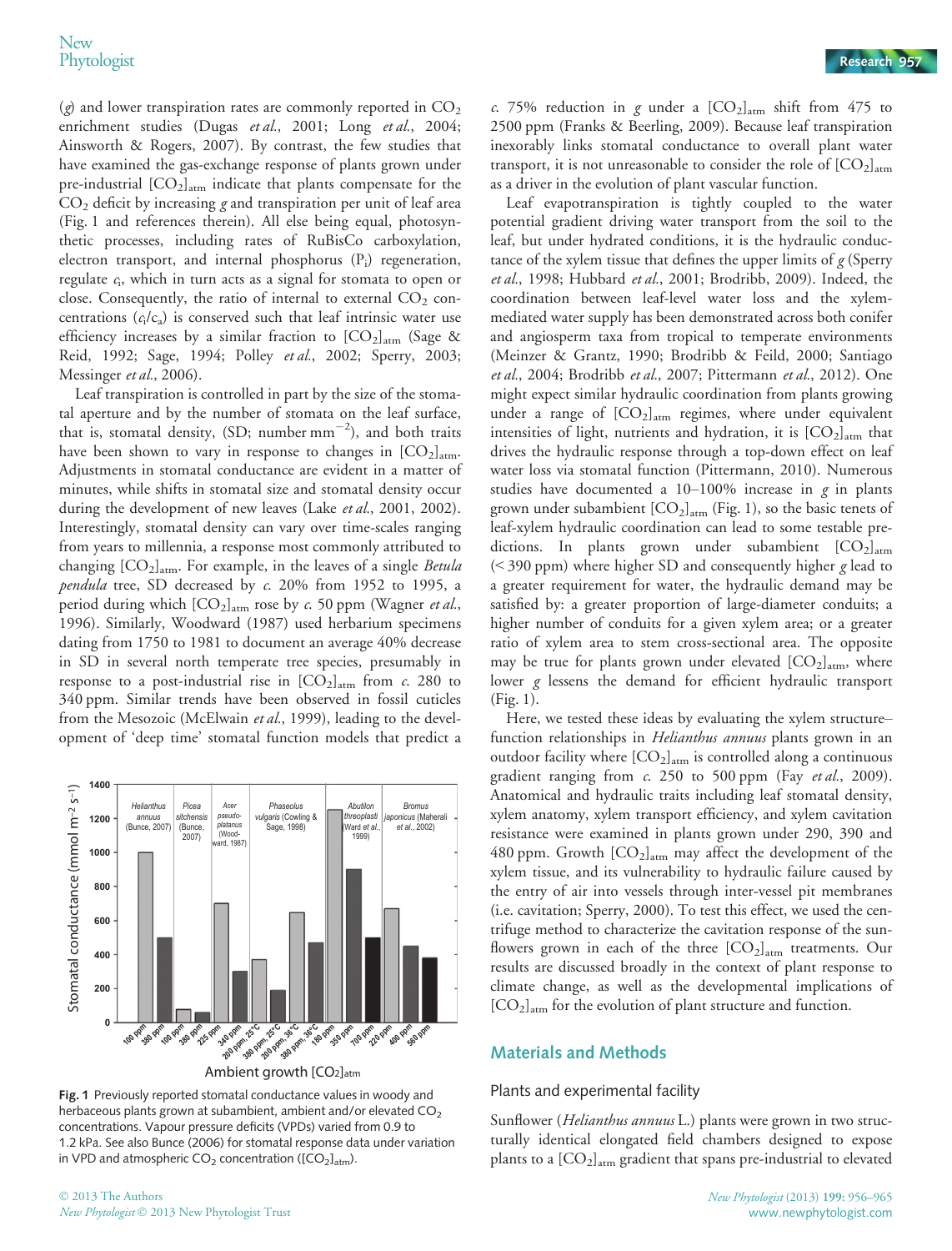concentrations (Fay et al., 2009). Detailed photographs, schematics and other information about the facility can be found in Fay et al. (2009) and Johnson et al. (2000). Located in central Texas (Temple; 31°05′N, 97°20′W), each chamber is c. 1.2 m wide by 1.6 m tall by 50 m long, and transmits > 90% of incident irradiance to the enclosed plants with minimal effects on spectral quality (Polley et al., 2008; Fay et al., 2009). The system relies upon photosynthesis such that the  $CO<sub>2</sub>$  concentration of air introduced into chambers (enriched in  $CO<sub>2</sub>$  in one chamber, and ambient  $CO<sub>2</sub>$  in the other) is progressively depleted during the day by assimilating plants as it is carried towards the system outlet. Desired  $CO<sub>2</sub>$  concentrations are maintained by regulating the rate of air flow ( $c$ . 0.2–0.5 m s<sup>-1</sup>) through each of the two chambers. Air temperature and vapour pressure deficit are kept near ambient values by cooling and dehumidifying air at 5-m intervals along the length of each chamber. Plants are housed in groundlevel compartments that span the length of the chambers.

Individuals of H. annuus var. 'Lemon Queen' were grown from seed in  $0.5 \text{ m} \times 1 \text{ m}$  spaces in chamber compartments with daytime  $[CO_2]_{\text{atm}}$  at  $293 \pm 15.9$  (mean  $\pm$  SD), 392.6 ± 9.1 and 479.7 ± 7.7 ppm  $[CO_2]_{\text{atm}}$  (pooled data for 2010 and 2011; Supporting Information Fig. S1). Nighttime  $[CO_2]_{\text{atm}}$  values were  $414 \pm 23.4$ ,  $474.8 \pm 9.2$  and  $605 \pm 35.2$  ppm, respectively. Seeds were planted in 15-cmdiameter pots that were 45 cm deep, containing a silty clay Mollisol from the Austin soil series. Plants were watered daily to saturation by a drip-line irrigation system for the 7–11-wk duration of experiments. Sunflower was selected because the species exhibits a strong main axis that can tolerate the mechanical stress imposed by centrifugation experiments needed to determine xylem cavitation resistance (Rosenthal et al., 2010). The 'Lemon Queen' variety of *H. annuus* is tolerant of the high temperatures characteristic of summers in central Texas. The chamber designated for the ambient to subambient  $CO<sub>2</sub>$  gradient housed sunflowers grown in the 290-ppm treatment, while the second chamber (ambient to elevated  $CO<sub>2</sub>$  gradient) housed plants grown at 390 and 480 ppm. Six individuals per  $[CO<sub>2</sub>]<sub>atm</sub>$  treatment could be accommodated in chambers at any one time, so two batches of plants were grown in May– August 2010, and a third group was grown in June–July 2011. Data for healthy plants from all three trials were pooled, and additional sampling details are provided in the figure legends. Gas-exchange measurements were attempted but technical setbacks prevented us from collecting reliable data.

#### Biomass measurements

Plants were harvested at maturity. We measured total leaf area, and leaf, stem and root dry weights (Fig. S2). Select, fully expanded leaves were tagged and preserved in a plant press for stomatal size and density measurements.

#### Stomatal density measurements

Stomatal density was measured on a leaf area basis according to standard protocols described by Woodward (1987), whereby

1 cm by 1 cm samples were removed from the central portion of fully expanded leaves (one per plant), and cleared in a solution of 1 M KOH for  $1-2$  wk as per Brodribb *et al.* (2007). The samples were subsequently rinsed, stained lightly with toluidine blue, rinsed again and mounted on a glass slide. The abaxial side of the samples was photographed at  $100 \times$  using a digital microscope (BA210; Motic, Richmond, BC, Canada) and the stomatal number counted over an average total leaf area of  $1-2$  mm<sup>2</sup> using IMAGEJ (Rasband, 1997–2012). The majority of guard cells in our samples were closed, so stomatal length was measured from one end of the aperture to the other.

In place of gas-exchange-derived measurements of stomatal conductance, the maximum stomatal conductance to water vapour (gwmax) was calculated on the basis of stomatal size and density per the approach of Franks & Beerling (2009):

$$
g_{wmax} = (d/v) \cdot D \cdot a_{max} / (l + (\pi/2) \cdot \sqrt{(a_{max}/\pi)})
$$
 Eqn 1

(d, the diffusion coefficient of water vapour in air  $(2.42 \times 10^{-5} \text{ m}^2 \text{ s}^{-1}$  at 20°C; Nobel, 1999); v, the volume of one mole of air (0.0224  $m^3$  mol<sup>-1</sup>); *D*, stomatal density  $(m^{-2})$ ;  $a_{\text{max}}$ , the maximum area of the open stomatal pore (m<sup>2</sup>); *l*, the depth of the stomatal chamber (m; equivalent to the width of a single guard cell).) The  $a_{\text{max}}$  was estimated as  $\pi (p/2)^2$ , where  $p$  is the length of the stomatal pore. Modelling  $g_{\text{wmax}}$  is reasonable as Franks et al. (2009) found strong agreement between  $g_{\text{wmax}}$  and time-integrated stomatal conductance in *Eucalyptus* sp., while reductions in stomatal density were consistent with a drop in stomatal conductance in conifers (Haworth et al., 2011; but see also Tricker et al., 2005) .

#### Hydraulic measurements

The main axes of all vigorous sunflowers were subject to hydraulic measurements. Internode segments ranging from 7 to 12 mm in diameter and up to 20 cm in length were sampled from the main axis of the plant at 10–15 cm above the soil, wrapped immediately in wet paper towels, bundled in plastic sacks and refrigerated until they were shipped overnight in a chilled styrofoam cooler to U.C. Santa Cruz later that same day. The segments remained at 4–7°C until the hydraulic analysis was completed.

Upon arrival, sunflower segments were immersed in distilled and filtered water  $(0.22 \mu m; E$ -Pure filtration system; Barnstead International, Dubuque, IA, USA) and degassed under vacuum overnight to remove any air (embolisms) trapped in the xylem. These segments were subsequently re-cut to a length of 14.2 cm, and the distal ends were shaved smooth with a razor blade.

Hydraulic conductivity  $(K)$  was measured according to Sperry (1993) and computed as the flow rate per unit of pressure, adjusted for segment length. The segments were mounted on a tubing apparatus where flow was measured gravimetrically using 20 mM KCl solution. The flow rate was determined without a pressure head before and following each gravimetric flow measurement to obtain a 'background' flow. Background flows were then averaged and subtracted from the gravimetric flow.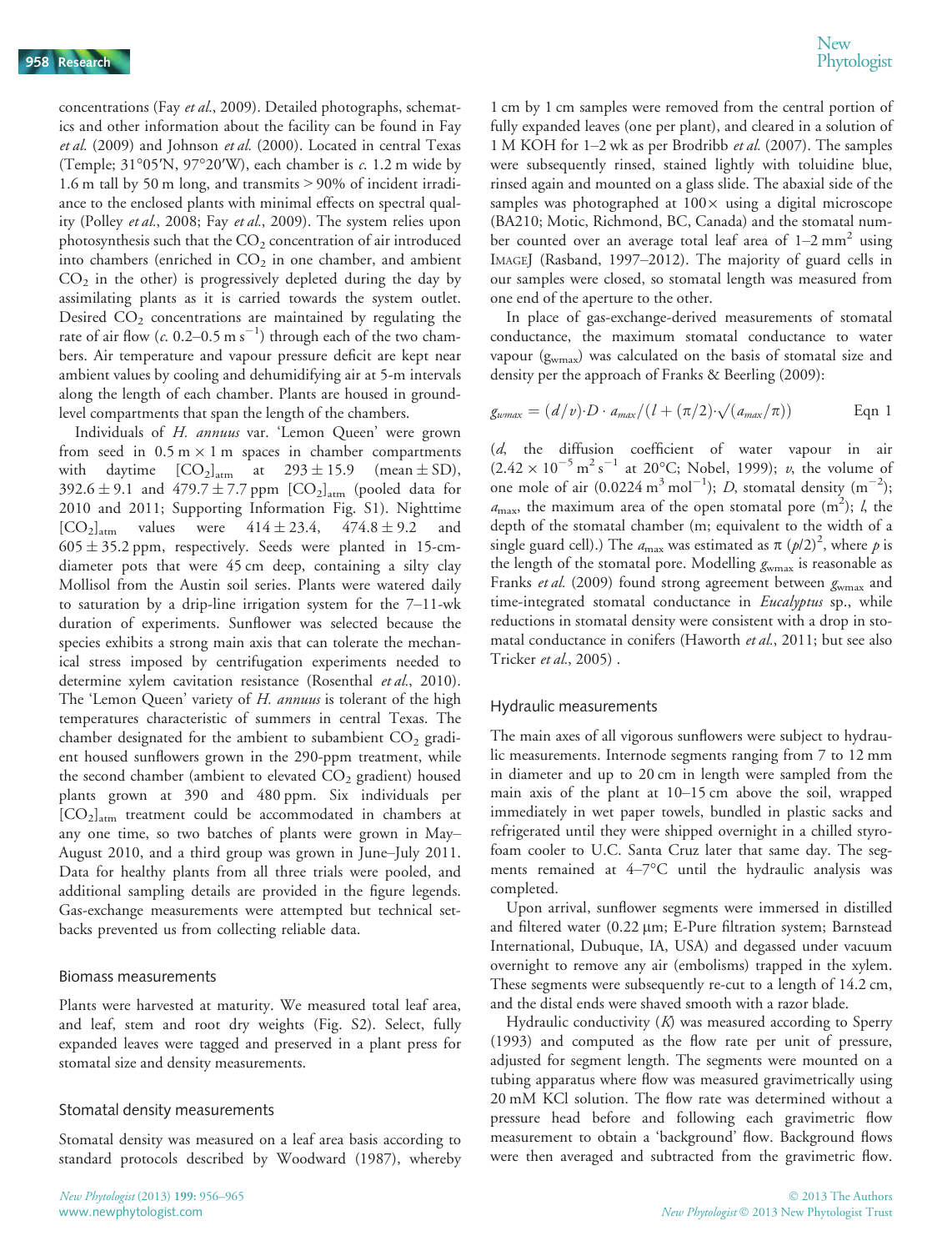Xylem- and leaf-area-specific conductivity  $(K_s$  and  $K_{\text{leaf}}$ , respectively) was computed by dividing  $K$  by the total measured xylem or leaf area.

The centrifuge method was used to determine the xylem cavitation resistance in response to progressively more negative xylem pressures  $(P_x;$  Alder et al., 1997; Rosenthal et al., 2010). Segments were secured in a custom rotor and spun for 3 min at speeds that induce a known  $P_x$ . The percentage loss of conductivity (PLC) caused by cavitation was calculated from the  $K$  following each spin, and relativized to the maximum conductivity ( $K_{\text{max}}$ ) at  $P_x = 0$  MPa following degassing treatment, such that

$$
PLC = 100 \times (1 - K/K_{\text{max}})
$$
 Eqn 2

The segments were spun to progressively greater  $P_x$  until PLC exceeded 90% or until we reached  $P_x$  of  $-5$  to  $-7$  MPa. Stems showed a tendency to disintegrate during the centrifugal spin at  $P_x$  below  $-5$  MPa, particularly segments collected from 290ppm-grown plants. We minimized breakage by slowly increasing the rotor speed during centrifugation, and by spinning to  $P_x$  no lower than  $-5$  to  $-7$  MPa. One response curve was obtained from each stem, and the  $P_x$  at which a segment exhibited a 50% loss of conductivity  $(P_{50})$  was determined by applying the curvefitting routine of Pammenter & Vander Willigen (1998).

#### Anatomical measurements

The functional xylem area was measured on hand-cut, transverse sections made from the centre of stem segments (stems had little to no taper) that were stained in phloroglucinol to highlight the xylem tissue. We observed mostly primary xylem, although some secondary xylem fibres were evident in plants grown under 480 ppm. Digital photographs were obtained at  $20\times$  and the xylem area measured using IMAGEJ software. Phloem was easily visible above the xylem so phloem area was measured in the same manner. The lumen areas of all the vessels present in all of the primary xylem bundles in three radial stem sectors were measured using digital photographs taken at  $200 \times$  from centrally located transverse sections. These lumen areas were converted to equivalent circle diameters and the hydraulic mean diameter  $(D<sub>h</sub>)$ was computed from vessel diameter distributions whereby  $D_{\rm h} = \sum D^5 / \sum D^4$  (Kolb & Sperry, 1999).

Previous work has shown a strong relationship between species' cavitation resistance  $(P_{50})$  and the vessel double-wallto-lumen-span ratios  $\left({\it t}/D_{\rm h}\right)^2$  in woody plants, suggesting that this ratio indicates an appropriate degree of reinforcement against conduit implosion when the water column is under tension as a result of negative  $P_x$ . The  $(t/D_h)^2$  ratio was measured according to Hacke et al. (2001), whereby wall thickness  $(t)$  was obtained from the double wall between two adjacent conduits, at least one of which was within 10% of  $D_h$ .

#### Statistical analysis

Statistical analyses were performed in the R environment (R Core Team, 2012). Standard tests for one-way analysis of variance

(ANOVA) were followed by Fisher's least significant difference test to identify significant differences between treatments (Zar, 1999).

#### **Results**

A statistically significant 52% increase in stomatal density was observed in the leaves of H. annuus growing at subambient



Fig. 2 Boxplots of stomatal density (a), the length of the stomatal aperture (b) and predicted maximum stomatal conductance (c) in Helianthus annuus plants grown under three atmospheric  $CO<sub>2</sub>$  concentration  $( [CO<sub>2</sub>]<sub>atm</sub>)$  treatments. The dark bar indicates the median, the top and bottom of the box indicate the upper and lower quartiles, respectively, and the whiskers indicate the minimum and maximum data values. Single data points indicate outliers. The mean stomatal density values  $\pm$  SE for the three treatments are as follows: 290 ppm, 500.7  $\pm$  45.7, n = 7; 390 ppm, 301.8  $\pm$  24.4, n = 6; 480 ppm, 357.3  $\pm$  28, n = 6. The mean lengths of the stomatal apertures  $\pm$  SE are as follows: 290 ppm, 23.7  $\pm$  1.57, n = 8; 390 ppm,  $21.2 \pm 1.27$ ,  $n = 8$ ; 480, ppm,  $19.26 \pm 1.3$ ,  $n = 8$ .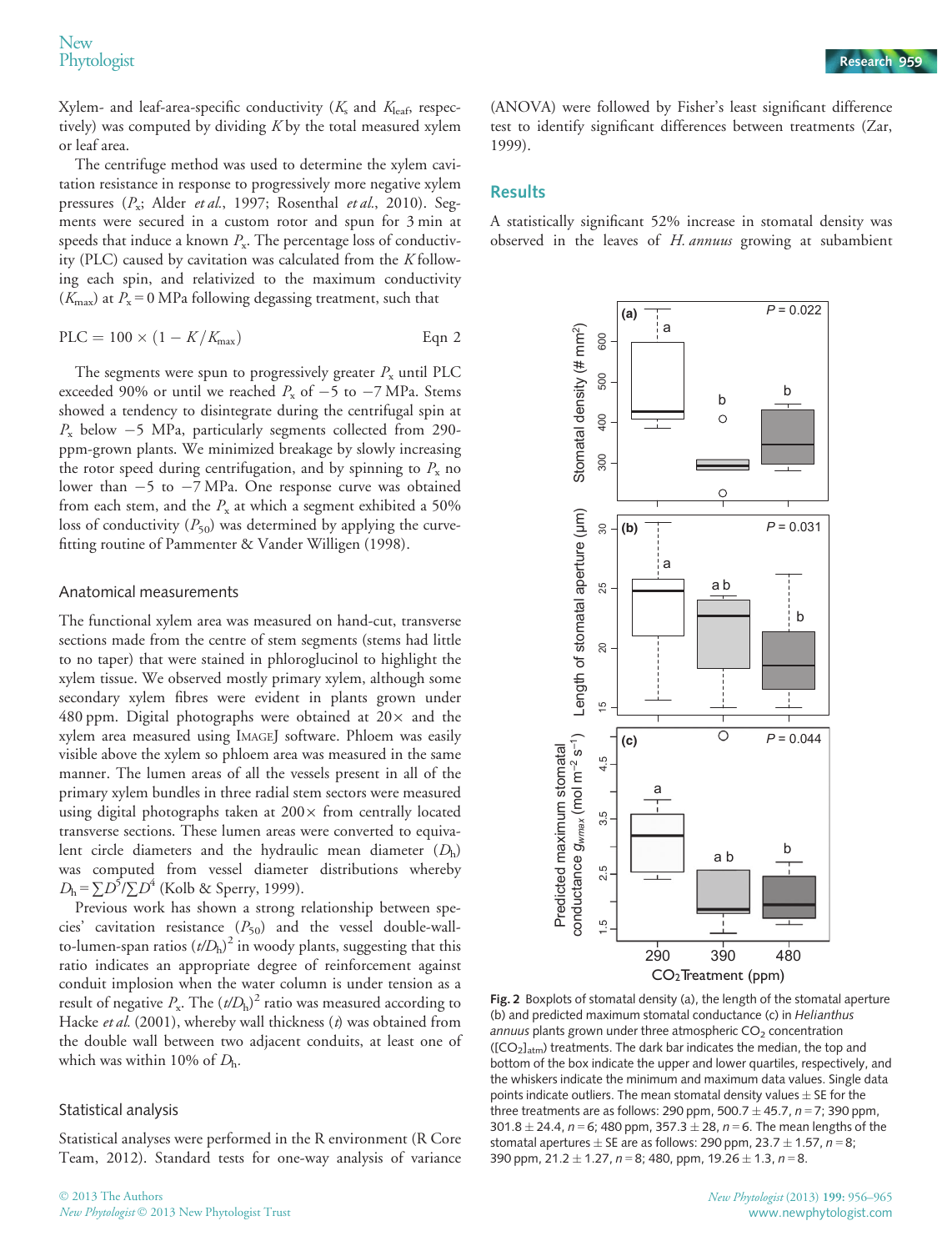[CO2]atm relative to plants from 390 and 480 ppm, but elevated [CO2]atm imposed no further effect on this trait relative to plants grown at ambient  $[CO_2]_{atm}$  (Fig. 2a). Similar trends were observed in the size of the stomatal pore, whereby plants grown at 290 ppm had a tendency to exhibit apertures that were on average 2.5 and  $4.3 \mu m$  longer than in plants from the 360- and 480-ppm treatments, respectively (Fig. 2b). Lastly, the predicted values of g<sub>wmax</sub> were highest at 290 ppm, averaging  $3.12 \pm 0.63$  mol m<sup>-2</sup> s<sup>-1</sup> (mean  $\pm$  SD) relative to  $2.42 \pm 1.33$ and  $2.06 \pm 0.43$  mol m<sup>-2</sup> s<sup>-1</sup> at 390 and 480 ppm, respectively (Fig. 2c). These data fall within the range of modelled  $g_{\text{wmax}}$ values predicted by Beerling and Franks (2009).

The xylem-specific hydraulic conductivity was 35% higher in H. annuus grown at subambient  $[CO_2]_{atm}$  than in plants grown at ambient and elevated [CO<sub>2</sub>]<sub>atm</sub> (Fig. 3a). Again, no depression in  $K<sub>s</sub>$  was observed in plants grown at 480 relative to 390 ppm, indicating a saturating response at ambient  $[CO<sub>2</sub>]<sub>atm</sub>$  in this species. Consequently, we observed no correlation between  $K<sub>s</sub>$  and  $[CO<sub>2</sub>]_{atm}$  in *H. annuus* as a result of this  $CO<sub>2</sub>$  'ceiling' effect. Surprisingly, we observed no significant effect of  $[CO<sub>2</sub>]<sub>atm</sub>$  on leafspecific conductivity, although there was a slight tendency for  $K_{\text{leaf}}$  to increase with higher  $[CO_2]_{\text{atm}}$  (Fig. 3b). This is because the total leaf area was highest in 290-ppm-grown plants (Fig. 3c). Helianthus annuus preferentially allocated resources from the main stem to the leaves at 290 ppm such that plants grown at the lowest  $[CO_2]_{\text{atm}}$  had the highest total leaf biomass (Fig. S2F). The greater leaf area presumably served to improve carbon gain under reduced  $[CO<sub>2</sub>]<sub>atm</sub>$  availability. Interestingly, this also means that the ratio of total phloem area (per stem cross-section) to leaf area was lowest in the 290-ppm-grown plants, Fig. 3d). It

is important to note, however, that, consistent with expectations, the overall shoot biomass was lowest in the 290-ppm-grown plants on account of much reduced carbon allocation to the main stem (Fig. S2C,F).

Helianthus annuus plants grown at 480 ppm exhibited the highest cavitation resistance, with an average  $P_{50}$  of  $-4.27$  MPa, whereas plants grown at 290 ppm were the most vulnerable to air-seeding (Fig. 4). These data are consistent with anatomical measurements indicating that conduit implosion resistance, that is, the conduit double wall thickness to diameter ratio  $(t/D<sub>h</sub>)<sup>2</sup>$  per Hacke et al. (2001), is significantly lower in 290-ppm-grown plants than those subject to the 390- and 480-ppm treatments (Fig. 5b). Two traits explain this trend. First, the 290-ppmgrown plants allocated fewer carbon resources to conduit reinforcement than their 390- and 480-ppm counterparts, as evidenced by their thinner walls (Fig. 5c). Secondly, the 290 ppm-grown plants exhibited larger vessels (Figs 5a, S4).

Consistent with the hypothesis that  $[CO<sub>2</sub>]<sub>atm</sub>$ -driven demand for water will be supplied by increased xylem capacity, our data show that plants grown at 290 ppm had an average vessel  $D<sub>h</sub>$  of 53.7  $\pm$  7.97 µm ( $\pm$  SD), whereas those grown at ambient and elevated  $[CO_2]_{\text{atm}}$  exhibited vessel  $D_h$  of  $47.8 \pm 6.94$  and  $44.5 \pm 2.13$  µm, respectively (Fig. 5a). These anatomical data are in line with the increased xylem-specific conductivity exhibited by the plants grown at subambient  $[CO<sub>2</sub>]_{atm}$  (Fig. 3a). Similar anatomical trends were observed in pilot experiments with two herbs, Solidago canadensis L. and Desmanthus illinoensis (Michx.) MaMill. ex B.L. Rob. & Fernald (Fig. S3), where average vessel diameters in both species were largest at subambient  $[CO<sub>2</sub>]<sub>atm</sub>$ . In H. annuus, the ratio of xylem area to cross-sectional stem area



Fig. 3 The vascular response of xylem and phloem in Helianthus annuus plants with respect to total leaf area presented as mean  $\pm$  SE. Xylem-specific conductivity of plants subjected to the three atmospheric  $CO<sub>2</sub>$  concentration ([CO<sub>2</sub>]<sub>atm</sub>) treatments is presented in (a) (290 ppm,  $n = 14$ ; 390 ppm,  $n = 16$ ; 480 ppm,  $n = 12$ ), the leaf-specific conductivity in (b) (290, ppm,  $n = 11$ ; 390 ppm,  $n = 13$ ; 480 ppm,  $n = 9$ ), the total leaf area in (c) (same sample size as b) and the phloem:leaf area ratio in (d) (290 ppm,  $n = 4$ ; 390 ppm,  $n = 5$ ; 480 ppm,  $n = 5$ ).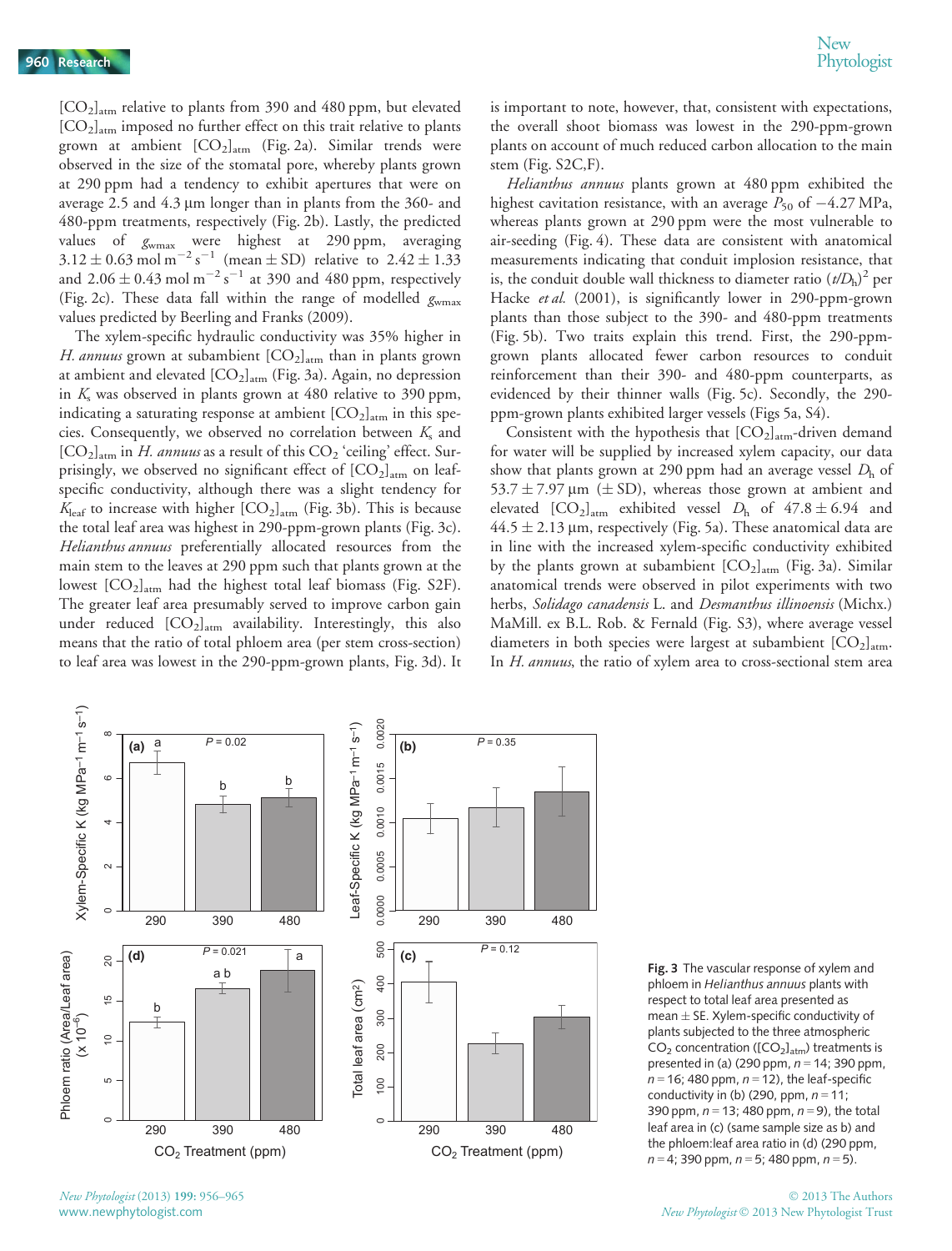

Fig. 4 The cavitation response curves for Helianthus annuus stems grown under three atmospheric  $CO_2$  concentration ([ $CO_2$ ]<sub>atm</sub>) regimes, where the data at each xylem pressure are presented as mean  $\pm$  SE (290 ppm,  $n = 15$ ; 390 ppm,  $n = 12$ ; 480 ppm,  $n = 8$ ).

was statistically equivalent across the three treatments (Fig. S2H), whereas conduit density (vessels/xylem area) was lowest in plants grown at 290 ppm, a trend consistent with the larger conduits observed in this treatment (Figs S2I, S4).

#### **Discussion**

Plant water relations under elevated  $[CO_2]_{atm}$  have received much attention, with many studies showing a 30–50% reduction in transpiration and/or stomatal conductance rates in both herbaceous C3 and woody plants (Jackson et al., 1994; Field et al., 1995; Dugas et al., 2001; Maherali et al., 2002; Long et al., 2004; Leuzinger & Korner, 2007). By contrast, relatively few studies have examined the water relations and/or the gas-exchange response of plants grown across  $[CO_2]_{\text{atm}}$  gradients that include subambient [CO<sub>2</sub>]<sub>atm</sub> (Bunce & Ziska, 1998; Cowling & Sage, 1998; Maherali et al., 2002; Polley et al., 2002; Bunce, 2006, 2007; Gerhart & Ward, 2010; Phillips et al., 2011). However, evaluating plant responses along a continuum of  $[CO<sub>2</sub>]<sub>atm</sub>$  can reveal the degree to which plasticity can accommodate the predicted future rise in  $[CO_2]_{\text{atm}}$ , broaden the interpretative power of fossil wood and growth rings, inform predictions of plant biogeography under elevated  $[CO_2]_{atm}$  and add further insight to studies of xylem evolution (Sperry, 2003; Pittermann, 2010; Fonti & Jansen, 2012; Voelker et al., 2012). Hence, the goal of this study was to contribute an organismal perspective on the hydraulic effects of  $[CO_2]_{atm}$ , with the hypothesis that  $[CO_2]_{atm}$ forcing will shift xylem function in a manner consistent with changes in leaf-level demand for water.

Our results indicate that subambient  $[CO<sub>2</sub>]<sub>arm</sub>$  invokes a greater demand for water in *H. annuus* plants, as evidenced by greater leaf area, a tendency towards larger stomata and higher stomatal density. This demand is supplied by higher xylemspecific conductivity, the result of a modest increase in vessel diameter, and a decrease in conduit mechanical reinforcement. A potentially significant cost of anatomical adjustments at



**(a)**

70

65

 $\circ$ 

Fig. 5 Boxplots showing the variation in vessel anatomy in response to growth under variable atmospheric  $CO<sub>2</sub>$  concentration ([CO<sub>2</sub>]<sub>atm</sub>) in Helianthus annuus. The mean hydraulic vessel diameters are presented in (a), the vessel double-wall-to-lumen-span ratio  $(t/D<sub>h</sub>)<sup>2</sup>$  in (b), and the thickness of the conduit double wall in (c). The mean hydraulic conduit diameter values  $\pm$  SE for each of the three treatments are as follows: 290 ppm, 53.7  $\pm$  7.97; 390 ppm, 47.8  $\pm$  6.9; 480 ppm, 44.54  $\pm$  2.12. The mean  $(t/D<sub>h</sub>)<sup>2</sup>$  ratios  $\pm$  SE are as follows: 290 ppm, 0.0248  $\pm$  0.0067; 390 ppm, 0.0416  $\pm$  0.0118; 480 ppm, 0.0552  $\pm$  0.0161. The mean wall thickness values  $\pm$  SE are: 290 ppm, 8.04  $\pm$  0.89; 390 ppm, 9.32  $\pm$  1.9; 480 ppm, 9.94  $\pm$  1.336. Samples sizes for each of the treatments are  $n = 7$ , 5 and 7, respectively.

subambient  $[CO_2]_{atm}$  is greater vulnerability to cavitation relative to plants grown at ambient and elevated  $[CO_2]_{\text{atm}}$ . Our findings imply that plants inhabiting low  $[CO<sub>2</sub>]<sub>atm</sub>$  climates were capable of transporting more water, though perhaps at the cost of increased sensitivity to drought. By contrast, elevated  $[CO<sub>2</sub>]<sub>atm</sub>$  is likely to reduce demand for water as well as fortify xylem conduits such that plants may be more resilient to drought stress.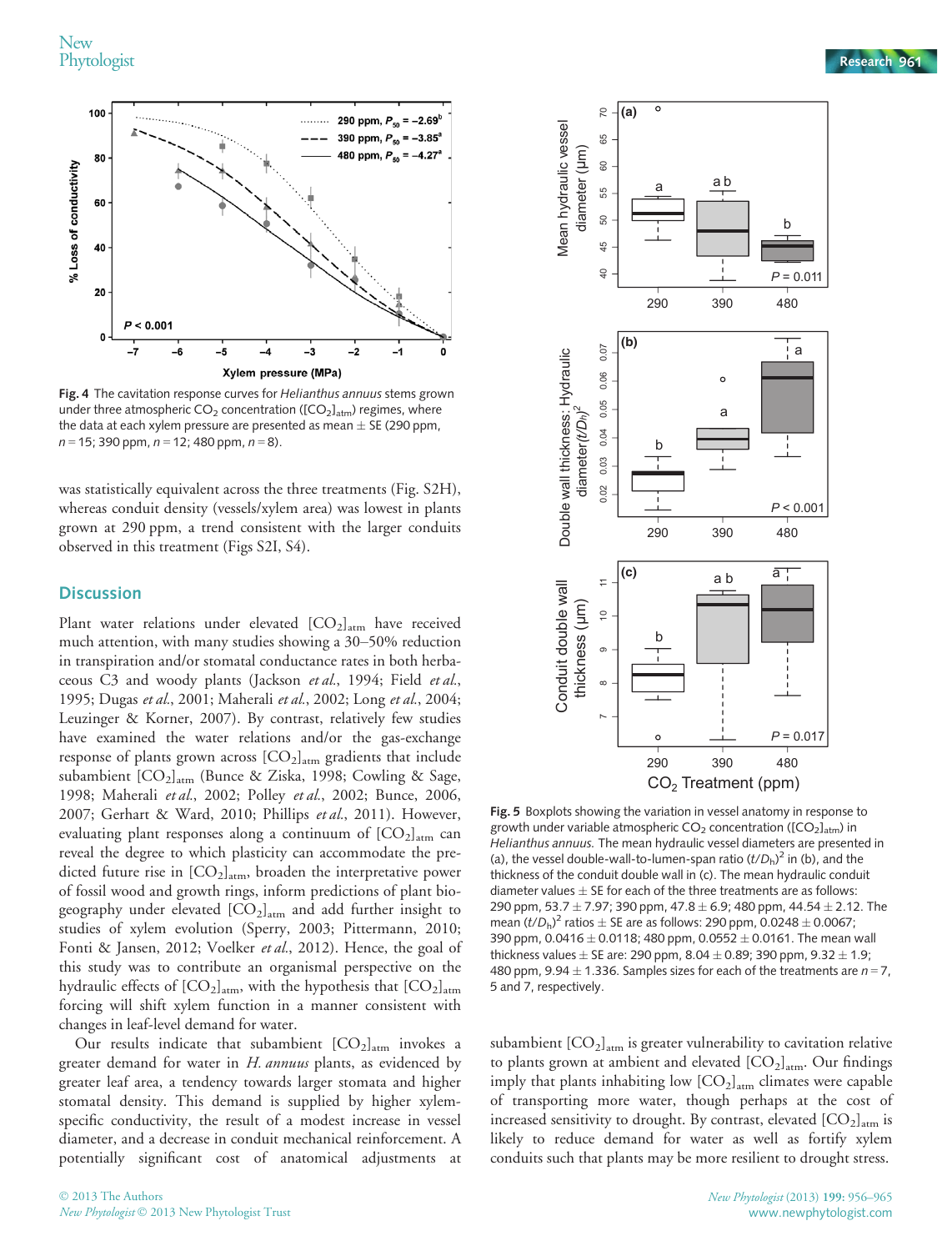The hydraulic coordination of leaf gas exchange and xylem conductivity and anatomy has been well documented in angiosperms and gymnosperms (Meinzer & Grantz, 1990; Brodribb & Feild, 2000; Santiago et al., 2004; Brodribb et al., 2007; Pittermann et al., 2012), but our study is the first to show that  $CO<sub>2</sub>$ forcing can elicit a similar, plastic response that synchronizes hydraulic supply with demand. In H. annuus, conduit diameter varied concurrently with both hydraulic capacity and leaf-level demand for water, whereby plants grown at 290 ppm exhibited a developmental trend towards larger diameter vessels (Fig. 5) and a tendency to develop conduits in excess of  $100 \mu m$  (Fig. S4). It appears that increasing water transport capacity with wider conduits is preferable to investing resources into additional xylem and/or increasing conduit density (Fig. S2H,I). Indeed, varying conduit size may be the most efficient way of maximizing hydraulic efficiency because as Fig. 6 shows, all else being equal, even minor adjustments in conduit diameter can result in improved leaf hydration, as evidenced by a four-fold increase in leaf transpiration rates. Conduit hydraulic conductance is largely a factor of conduit diameter raised to the fourth power, so, developmentally, a slight increase in diameter will result in a much quicker hydraulic pay-off than the construction of additional conduits or more xylem (Tyree et al., 1994).

Despite shifts in conduit diameter and xylem-specific conductivity, we found no clear effect of  $[CO_2]_{\text{atm}}$  on  $K_{\text{leaf}}$  (Fig. 3), a trait that directly reflects leaf-level demand for water. We expected higher  $K_{\text{leaf}}$  in plants grown at 290 ppm than at 390 and



Fig. 6 The predicted transpiration rates  $(E)$  as a function of increasing mean hydraulic conduit diameter. The inset plot indicates the relative per cent gain in both conduit diameter and the predicted transpiration rates. Assuming no changes in leaf area or stomatal conductance, very minor shifts in hydraulic capacity can have profound effects on leaf water loss. E was calculated using D'Arcy's law,  $E = K_L \times d\Psi/dx$ , where K<sub>L</sub> represents leaf-specific conductivity and dΨ/dx represents a gradient of 1 MPa/ 1 m (Sperry et al., 1998).  $K_1$  was modelled by applying the Hagen–Poiseuille equation to a population of vessels from a Helianthus annuus plant grown at 390 ppm and dividing by total leaf area. This value was then multiplied by 0.56 to factor in the effect of pit membrane resistance (Sperry et al., 2006). Predicted  $E$  was computed by incrementally increasing the diameters of all the vessels in the sample population.

480 ppm but, instead, we observed a slight shift in the opposite direction, whereby greater resource allocation to leaves reduced  $K_{\text{leaf}}$  in 290-ppm-grown H. annuus plants. Although the subambient  $[CO<sub>2</sub>]<sub>atm</sub>$  plants had greater leaf area, their leaves were thinner and, when combined with the stem tissue, their overall shoot biomass was lower (Supporting information Fig. S2C,F; see also Dippery et al., 1995). It may be that the hydraulic response varies with varied resource allocation strategies across different species. For example, Phillips *et al.* (2011) showed that  $K_{\text{leaf}}$  increased in Eucalyptus sideroxylon seedlings grown at elevated  $CO<sub>2</sub>$ , whereas no treatment response was observed in seedlings of *Eucalyptus* saligna. Unfortunately, it was not possible to tease out changes in leaf area and stomatal density because they co-varied at 290 ppm. Whether or not  $K_{\text{leaf}}$  responds to changes in  $[CO_2]_{\text{atm}}$  may depend in part on species-specific variation in xylem function, stomatal response and leaf area, so evaluating the  $[CO<sub>2</sub>]_{atm}$ response across a broad sampling of woody and herbaceous species is needed.

A secondary goal of this study was to examine the cavitation response of sunflower, as cavitation resistance is related to interconduit pit membrane traits and conduit biomechanics (Hacke et al., 2001; Choat et al., 2008; Lens et al., 2011). To our knowledge, this is the first study to examine the cavitation resistance of xylem in plants grown at a range of  $[CO<sub>2</sub>]<sub>atm</sub>$  including subambient [CO<sub>2</sub>]<sub>atm</sub>. Predictably, plants grown at 290 ppm exhibited the highest vulnerability to cavitation. This is probably because insufficient carbon availability weakened the conduit pit membranes and/or increased their porosity, making the entry of air more likely (Choat et al., 2008; Lens et al., 2011). Larger conduits are also more likely to have higher pit area fractions, thereby increasing the probability of large membrane pores (Wheeler et al., 2005; Christman et al., 2009). By contrast, greater carbon availability and reduced demand for water explain the thicker conduit walls, narrower conduit diameters, and greater likelihood of the presence of robust pit membranes in sunflowers grown at 390 and 480 ppm.

The maximum rate of plant water transport is constrained by the hydraulic capacity of the xylem, but it is the dynamic behaviour of the stomata that regulates plant water loss in response to changing conditions. This regulation is achieved by varying stomatal size, stomatal density and stomatal conductance, all of which can shift in a manner that reflects species-specific developmental patterns, water availability, light intensities and atmospheric  $[CO<sub>2</sub>]_{atm}$  (Körner et al., 1986; Poole et al., 1996; Maherali et al., 2002; Franks & Beerling, 2009). Indeed, stomatal density has been found to increase, decrease or remain unchanged across a range of  $[CO<sub>2</sub>]<sub>atm</sub>$  (Körner *et al.*, 1986; Maherali et al., 2002; Reid et al., 2003; Tricker et al., 2005), possibly for reasons related to species evolutionary history, leaf longevity, and variable respiratory costs associated with stomatal function as well as intrinsic behaviour, that is, whether the stomatal response is passive or responsive to abscissic acid signalling (Brodribb & McAdam, 2011; Haworth et al., 2011, 2013). Nocturnal  $[CO<sub>2</sub>]_{atm}$  values in our chambers were 20–30% higher than daytime values, possibly contributing to some of the variation observed in stomatal traits, while other factors such as seed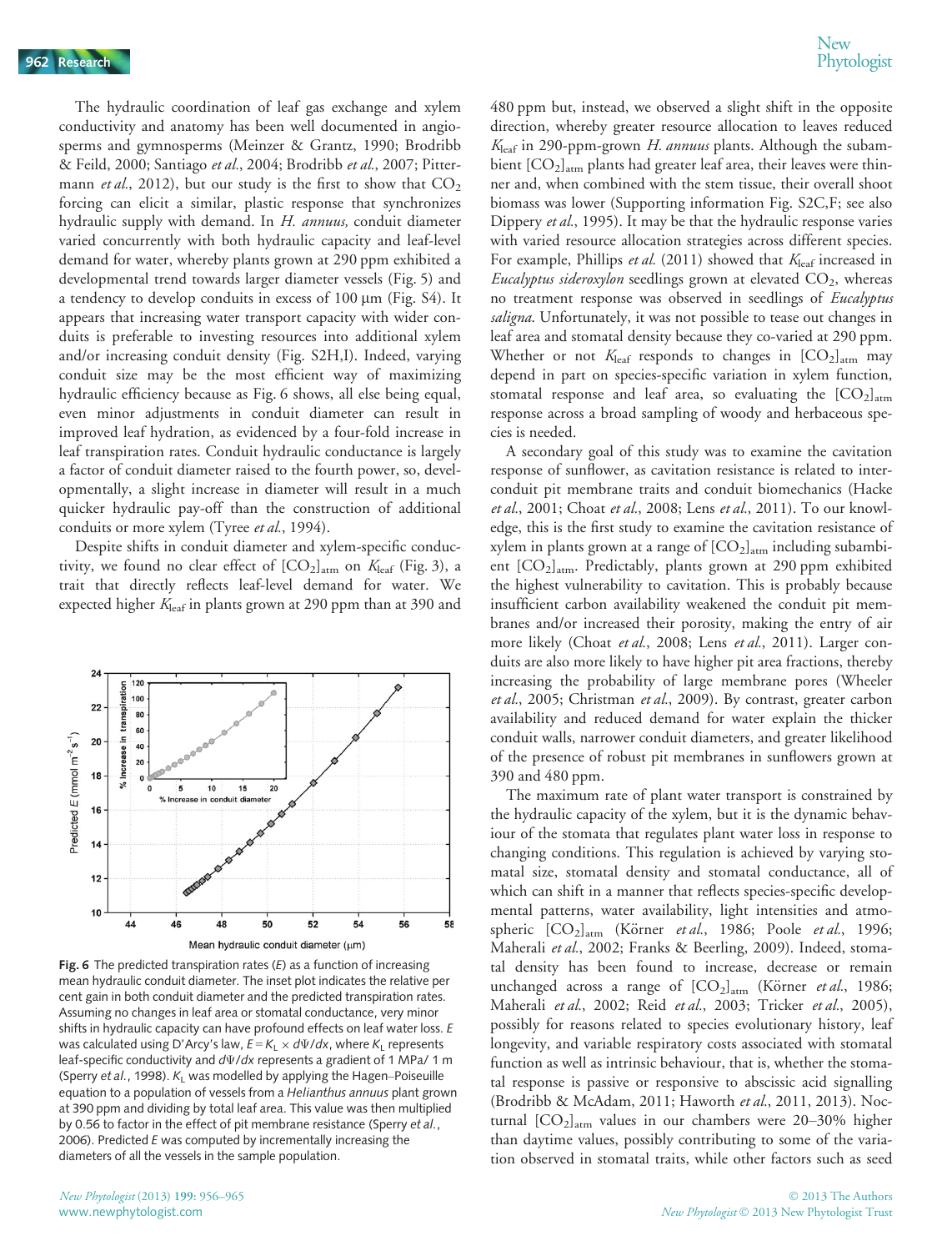size, seed quality, and possible fluctuations in growth conditions within the chambers may also have affected our results. Given these caveats, our findings are consistent with theory, as well as many studies that report decreasing stomatal density with increasing  $[CO_2]_{atm}$  (Woodward, 1987; Wagner et al., 1996; Franks & Beerling, 2009; Franks et al., 2009; Franks et al. 2012; Haworth et al., 2011; Lammertsma et al., 2011).

Modelling exercises show that, if changes in stomatal density are not accompanied by appropriate modifications in leaf structure, the leaf may experience a drop in carbon gain that increases the costs associated with higher rates of leaf water loss (Pachepsky & Acock, 1996). Hence it can be argued that shifts in SD will only occur in species developmentally predisposed to capitalize on the increase in carbon gain. In our experiment, where  $[CO<sub>2</sub>]_{atm}$  was the only experimental variable and all plants experienced equal light intensities, temperatures and vapour pressure deficits, we observed a rise in stomatal size, stomatal density and the predicted maximum rate of conductance to water vapour in plants grown at 290 ppm (Fig. 2). However, given that low  $[CO<sub>2</sub>]_{atm}$  has been shown to override stomatal closure even under water stress (Bunce, 2007), it is possible that carbon starvation combined with the associated higher rates of water loss and drop in  $P_x$  may predispose these plants to hydraulic failure by cavitation, even if no changes occur in pit membrane porosity or the implosion resistance of the xylem conduits.

In H. annuus, changes in hydraulic capacity, stomatal traits and leaf area co-occurred in response to variable  $[CO<sub>2</sub>]<sub>arm</sub>$ , particularly in the 290-ppm-grown plants, so our data provide initial evidence for a potential developmental link between stomata, leaf development and xylem. Our results imply that  $CO_2$ -mediated water loss through leaves (or cotyledons) can affect the transport efficiency of the xylem. The mechanism by which this occurs remains unclear, but evidence for a  $CO_2$ -sensing gene (*HIC*, high carbon dioxide; Gray et al., 2000) combined with a systemic  $CO<sub>2</sub>$ signal that moves from older leaves to meristems (Lake et al., 2002) suggests that stomatal development in younger leaves is guided by a number of mobile cues. We can speculate that some combination of stimuli arising from transpiration rates (Mott & Parkhurst, 1991), cell expansion (Cosgrove, 1999) or auxin gradients (Sieburth & Deyholos, 2006) acts on developing xylem tissue such that transport capacity scales allometrically with foliar demand.

It is highly probable that genotypes of today's plants have diverged from their pre-industrial relatives, but studies such as ours can shed light on plant function in climates in which  $[CO<sub>2</sub>]_{\text{atm}}$  differed significantly from today.  $[CO<sub>2</sub>]_{\text{atm}}$  varied dramatically over the Phanerozoic, dropping precipitously by the early- to mid-Devonian as a result in part of  $CO<sub>2</sub>$  sequestration by the colonization of land plants (Berner, 2005, 2006). Hence, phenotypic plasticity in response to  $[CO<sub>2</sub>]<sub>atm</sub>$  may have been an adaptive trait that contributed in part to the evolution of xylem tissue, specifically selection for the large conduits evident in late-Devonian tracheophytes, and possibly vessels in extinct and extant plant lineages including the Selaginellales, Sphenopsids, Pteridophytes, Gnetales and Angiosperms (Niklas, 1985; Li et al., 1996; Sperry, 2003). Low values of  $[CO<sub>2</sub>]<sub>atm</sub>$  during the

Pleistocene are thought to have reduced plant productivity and thus limited widespread agriculture before 12 000 yr ago (Sage, 1995), but the increased demand for water under low  $[CO<sub>2</sub>]<sub>atm</sub>$ may have also challenged early attempts at successful, large-scale crop cultivation. By contrast, lower rates of transpiration, higher water-use efficiency and increased resistance to cavitation may be evident in herbaceous vegetation under elevated  $[CO<sub>2</sub>]<sub>atm</sub>$ . Indeed, elevated  $[CO_2]_{atm}$  has been shown to increase plant water potential in C3 crops (Bunce & Ziska, 1998; Long et al., 2004), while plants grown at subambient concentrations exhibit increased drought stress (Bunce, 2007). Interestingly, it is postulated that the evolution of angiosperms and the subsequent rise of angiosperm forests occurred during a time of declining atmospheric  $[CO_2]_{atm}$  (McElwain et al., 2005). Based on our findings, we speculate that the  $[CO_2]_{\text{atm}}$ -mediated increase in hydraulic demand may have contributed to the evolution of complex reticulate venation networks observed in angiosperms (Brodribb & Feild, 2010; Feild et al., 2011). It follows, then, that selection would favour the evolution of an efficient vascular system in order to maintain effective levels of plant hydration. Such coordination would have been critical during the Cenozoic as  $[CO<sub>2</sub>]_{\text{atm}}$ continually dropped (Zachos et al., 2008), and the present research indicates that larger conduits were the most efficient means for meeting these hydraulic demands. Our data support the findings of the many studies reporting a stomatal response to variable  $[CO_2]_{atm}$ , and provide evidence for a functional coupling between leaf transpiration rates, stomatal density, hydraulic efficiency and xylem anatomy.

#### Acknowledgements

The authors thank Joshua Cowan, Sherwin Bastami and Lindsey Roark (UCSC, CA, USA) for contributing to xylem anatomy, hydraulics and stomatal density measurements, and Chris Kolodziejczyk and Katherine Jones for assistance with planting as well as biomass measurements (USDA, TX, USA). Lewis Ziska, James Bunce and three anonymous reviewers provided valuable comments that helped improve the manuscript. M.A. acknowledges the support of P. Reich and T. Tjoelker (Hawkesbury Institute for the Environment, Australia). C.R. was funded in part by an REU grant in association with NSF grant IOS-1027410 to J.P. Additional funding from UCSC's Faculty Research Grant programme (2010) is gratefully acknowledged.

#### References

- Ainsworth EA, Rogers A. 2007. The response of photosynthesis and stomatal conductance to rising  $[CO<sub>2</sub>]$ : mechanisms and environmental interactions. Plant, Cell & Environment 30: 258-270.
- Alder NN, Pockman WT, Sperry JS, Nuismer S. 1997. Use of centrifugal force in the study of xylem cavitation. Journal of Experimental Botany 48: 665-674.
- Bader MKF, Siegwolf R, Korner Ch. 2010. Sustained enhancement of photosynthesis in mature deciduous forest trees after 98 years of free air  $CO<sub>2</sub>$ enrichment. Planta 232: 1115-1125.
- Barnola JM, Raynaud D, Korotkevich YS, Lorius C. 1987. Vostok ice core provides 160,000-year record of atmospheric  $CO<sub>2</sub>$ . Nature 329: 408-414.
- Berner RA. 2005. The rise of trees and how they changed Paleozoic atmospheric CO2, climate and geology. In: Ehleringer JR, Cerling TE, Dearing MD, eds.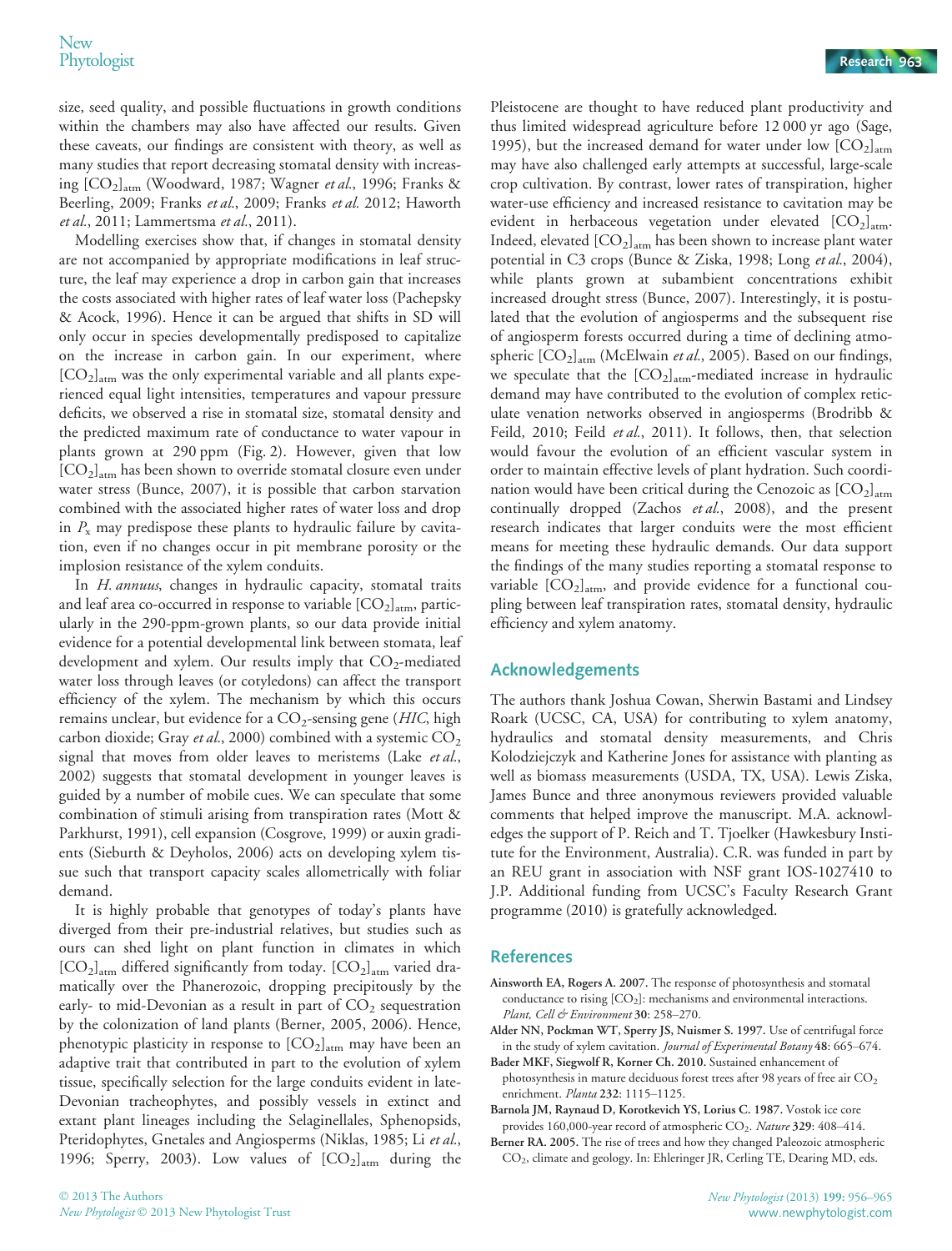A history of atmospheric  $CO_2$  and its effects on plants, animals and ecosystems. New York, NY, USA: Springer, 1–7.

Berner RA. 2006. GEOCARBSULF: a combined model for Phanerozoic atmospheric  $O_2$  and  $CO_2$ . Geochimica et Cosmochimica Acta 70: 5653–5664.

Brodribb T, Feild TS. 2000. Stem hydraulic supply is linked to leaf photosynthetic capacity: evience from New Caledonian and Tasmanian rainforests. Plant, Cell & Environment 23: 1381–1388.

Brodribb TJ. 2009. Xylem hydraulic physiology: the functional backbone of terrestrial plant productivity. Plant Science 177: 245–251.

Brodribb TJ, Feild TS, Jordan GJ. 2007. Leaf maximum photosynthetic rate and venation are linked by hydraulics. Plant Physiology 144: 1890–1898.

Brodribb TJ, Feild TS. 2010. Leaf hydraulic evolution led a surge in leaf photosynthetic capacity during early angiosperm diversification. Ecology Letters 13: 175–183.

Brodribb TJ, McAdam SAM. 2011. Passive origins of stomatal control in vascular plants. Science 331: 582-585.

Bunce JA. 2006. How do leaf hydraulics limit stomatal conductance at high water vapour pressure deficits? Plant, Cell & Environment 29: 1644-1650.

Bunce JA. 2007. Low carbon dioxide concentrations can reverse stomatal closure during drought stress. Physiologia Plantarum 130: 552–559.

Bunce JA, Ziska LH. 1998. Decreased hydraulic conductance in plants at elevated carbon dioxide. Plant, Cell & Environment 21: 121-126.

Choat B, Cobb A, Jansen S. 2008. Structure and function of bordered pits: new discoveries and impacts on whole plant hydraulic function. New Phytologist 177: 608–626.

Christman MA, Sperry JS, Adler FR. 2009. Testing the 'rare pit' hypothesis for xylem caviation resistance in three species of Acer. New Phytologist 182: 66–674.

Cosgrove DJ. 1999. Enzymes and other agents that enhance cell wall extensibility. Annual Review of Plant Physiology and Plant Molecular Biology 50: 391–417.

Cowling SA, Sage RF. 1998. Interactive effects of low atmospheric  $CO<sub>2</sub>$  and elevated temperature on growth, photosynthesis and respiration in Phaseolus vulgaris. Plant, Cell & Environment 21: 427-435.

Damour G, Simonneau T, Cochard H, Urban L. 2010. An overview of models of stomatal conductance at the leaf level. Plant, Cell & Environment 33: 1419-1438.

Dippery JK, Tissue DT, Thomas RB, Strain BR. 1995. Effects of low and elevated  $CO_2$  on  $C_3$  and  $C_4$  annuals I. Growth and biomass allocation. Oecologia 101: 13–20.

Dugas WA, Polley HW, Mayeux HS, Johnson HB. 2001. Acclimation of wholeplant Acacia farnesiana transpiration to carbon dioxide concentration. Tree Physiology 21: 771–773.

Ellesworth DS, Reich PB, Naumburg ES, Koch GW, Kubiske ME, Smith SD. 2004. Photosynthesis, carboxylation and leaf nitrogen responses of 16 species to elevated  $pCO_2$  across four free-air  $CO_2$  enrichment experiments in forest, grassland and desert. Global Change Biology 10: 2121–2138.

Farquhar GD, Sharkey TD. 1982. Stomatal conductance and photosynthesis. Annual Reviews of Plant Biology 33: 317–335.

Fay PA, Kelley AM, Procter AC, Jin VL, Jackson RB, Johnson HB, Polley HW. 2009. Primary productivity and water balance of grassland vegetation on three soils in a continuous  $CO_2$  gradient: initial results from the Lysimeter  $CO_2$ gradient experiment. Ecosystems 12: 699–714.

Feild TS, Brodribb TJ, Iglesias A, Chatelet DS, Baresch A, Upchurch GR, Gomez B, Mohr BA, Coiffard C, Kvacek J et al. 2011. Fossil evidence for Cretaceous escalation in angiosperm leaf vein evolution. Proceedings of the National Academy of Sciences, USA 108: 8363–8366.

Field CD, Jackson RB, Mooney HA. 1995. Stomatal responses to increased CO<sub>2:</sub> implications from the plant to the global scale. Plant, Cell & Environment 18: 1214–1255.

Fonti P, Jansen S. 2012. Xylem plasticity in response to climate. New Phytologist 195: 734–736.

Franks PJ, Beerling DJ. 2009. Maximum leaf conductance driven by  $CO<sub>2</sub>$  effects on stomatal size and density over geologic time. Proceedings of the National Academy of Sciences, USA 106: 10343–10347.

Franks PJ, Drake PL, Beerling DJ. 2009. Plasticity in maximum stomatal conductance constrained by negative correlation between stomatal size and den-sity: an analysis using Eucalyptus globulus. Plant, Cell & Environment 32: 1737–1748.

Franks PJ, Leitch IJ, Ruszala EM, Hetherington AM, Beerling DJ. 2012. Physiological framework for adaptation of stomata to  $CO<sub>2</sub>$  from glacial to future concentrations. Philosophical Transactions of the Royal Society B 367: 537–546.

Gerhart LM, Ward JK. 2010. Plant responses to low [CO<sub>2</sub>] of the past. New Phytologist 188: 674–695.

Gray JE, Holroyds GH, van der Lee FM, Bahrami AR, Sijmons PC, Woodward FI, Schuch W, Hetherington AM. 2000. The HIC signaling pathway links CO<sub>2</sub> perception to stomatal development. Nature 408: 713-716.

Guyot G, Scoffoni C, Sack L. 2012. Combined impacts of irradiance and dehydration on leaf hydraulic conductance: insights into vulnerability and stomatal control. Plant, Cell & Environment 35: 857-871.

Hacke UG, Sperry JS, Pockman WT, Davis SD, McCulloh KA. 2001. Trends in wood density and structure are linked to prevention of xylem implosion by negative pressure. Oecologia 126: 457–461.

Haworth M, Elliott-Kingston C, McElwain J. 2011. The stomatal CO<sub>2</sub> proxy does not saturate at high atmospheric CO<sub>2</sub> concentrations: evidence from stomatal index responses of Araucariaceae conifers. Oecologia 167: 11–19.

Haworth M, Elliott-Kingston C, McElwain J. 2013. Co-ordination of physiological and morphological responses of stomata to elevated  $[CO<sub>2</sub>]$  in vascular plants. Oecologia 171: 71–82.

Hetherington AM, Woodward FI. 2003. The role of stomata in sensing and driving environmental change. Nature 424: 901-908.

Hubbard RM, Stiller V, Ryan MG, Sperry JS. 2001. Stomatal conductance and photosynthesis vary linearly with plant hydraulic conductance in ponderosa pine. Plant, Cell & Environment 24: 113-121.

Jackson RB, Sala OE, Field CB, Mooney HA. 1994. CO<sub>2</sub> alters water use, carbon gain, and yield for the dominant species in a natural grassland. Oecologia 98: 257–262.

Johnson HB, Polley HW, Whitis RP. 2000. Elongated chambers for field studies across atmospheric CO<sub>2</sub> gradients. Functional Ecology 14: 388-396.

Kolb KJ, Sperry JS. 1999. Differences in drought adaptation between subspecies of sagebrush (Artemisia tridentata). Ecology 80: 2373–2384.

Körner Ch, Bannister P, Mark AF. 1986. Altitudinal variation in stomatal conductance, nitrogen content and leaf anatomy in different plant life forms in New Zealand. Oecologia 69: 577-588.

Lake JA, Quick WP, Beerling DJ, Woodward FI. 2001. Signals from mature to new leaves. Nature 411: 154.

Lake JA, Woodward I, Quick WP. 2002. Long-distance  $CO_2$  signaling in plants. Journal of Experimental Botany 367: 183–193.

Lammertsma EI, de Boer HJ, Dekker SC, Dilcher DL, Lotter AF, Wagner-Cremer F. 2011. Global  $CO<sub>2</sub>$  rise leads to reduced maximum stomatal conductance in Florida vegetation. Proceedings of the National Academy of Sciences, USA 108: 4035–4040.

Lens F, Sperry JS, Christman MA, Choat B, Rabaey D, Jansen S. 2011. Testing the hypothesis that link wood anatomy to cavitation resistance and hydraulic conductivity in the genus Acer. New Phytologist 190: 709–723.

Leuzinger S, Korner Ch. 2007. Water savings in mature deciduous forest trees under elevated CO<sub>2</sub>. Global Change Biology 13: 2498-2508.

Li H, Taylor EL, Taylor TL. 1996. Permian vessel elements. Science 271: 188–189.

Long SP, Ainsworth EA, Rogers A, Ort DR. 2004. Rising atmospheric carbon dioxide: plants FACE the future. Annual Review of Plant Biology 55: 591–628.

Maherali H, Reid CD, Polley HW, Johnson HB, Jackson RB. 2002. Stomatal acclimation over a subambient to elevated  $CO<sub>2</sub>$  gradient in a  $C<sub>3</sub>/C<sub>4</sub>$  grassland. Plant, Cell & Environment 25: 557-566.

McElwain JC, Beerling DJ, Woodward FI. 1999. Fossil plants and global warming at the Triassic-Jurassic boundary. Science 285: 1386–1389.

McElwain JC, Willis KJ, Lupia R. 2005. Cretaceous  $CO<sub>2</sub>$  decline and the radiation and diversification of angiosperms. In: Ehleringer JR, Cerling TE, Dearing MD, eds. A history of atmospheric  $CO<sub>2</sub>$  and its effect on plants, animals, and ecosystems. New York, NY, USA: Springer, 133-165.